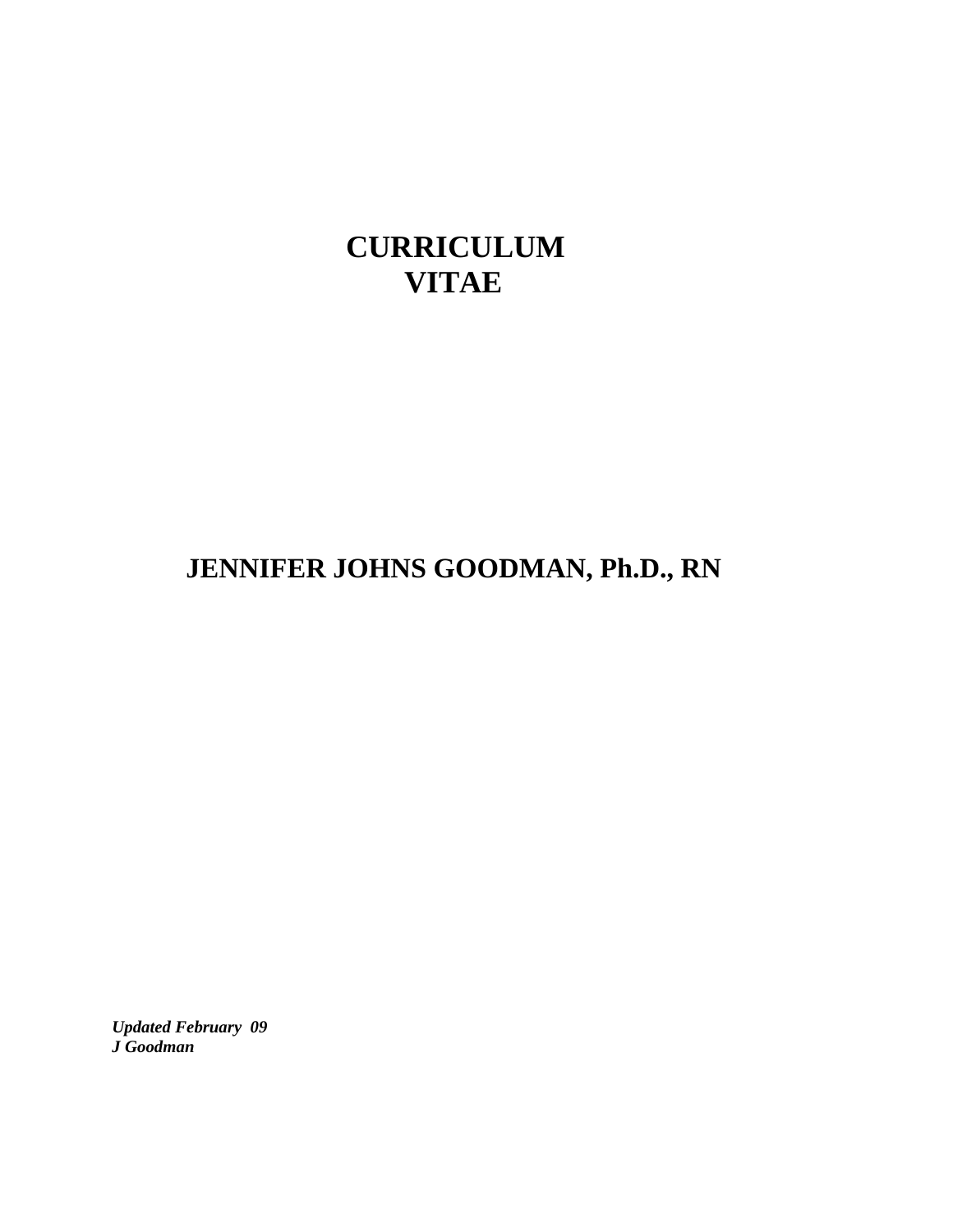### **Abbreviated Vita 2008**

# **DEMOGRAPHIC INFORMATION**

| Name:                      | Jennifer Johns Goodman, PhD, RN                 |
|----------------------------|-------------------------------------------------|
| <b>Current Position:</b>   | Professor                                       |
|                            | Prairie View A&M University, College of nursing |
| Speciality:                | <b>Adult Health Nursing</b>                     |
|                            | <b>Nurse Education</b>                          |
| Professional Registration: | <b>Registered Nurse</b>                         |
|                            | Board of Nurse Examiners for the State of Texas |

### **FORMAL EDUCATION**

- 1972 Tuskegee Institute, School of Nursing Tuskegee Institute, Alabama BSN - Nursing
- 1975 University of Alabama, School of Nursing Birmingham, Alabama MSN - Medical-Surgical Nursing
- 1988 Texas Woman's University, College of Nursing Houston, Texas Ph.D - Nursing
- 1990 Additional Study Gerontology Certificate Texas Consortium of Geriatric Education Centers (TCGEC) - A Faculty Development Program. Baylor College of Medicine Houston, Texas

# **PROFESSIONAL WORK EXPERIENCES**

| 1975 - Present             | Prairie View A&M University<br>College of Nursing, Houston, Texas                                            |
|----------------------------|--------------------------------------------------------------------------------------------------------------|
| 2008-Present               | <b>Director of Graduate Studies Program</b><br><b>Coordinator: Nurse Education MSN Program</b>               |
| $2005 - 2008$<br>2007-2007 | <b>Coordinator: Semester II Courses</b>                                                                      |
|                            | <b>Coordinator: Nurse Education MSN Program</b><br>Faculty Lead for three graduate nursing education courses |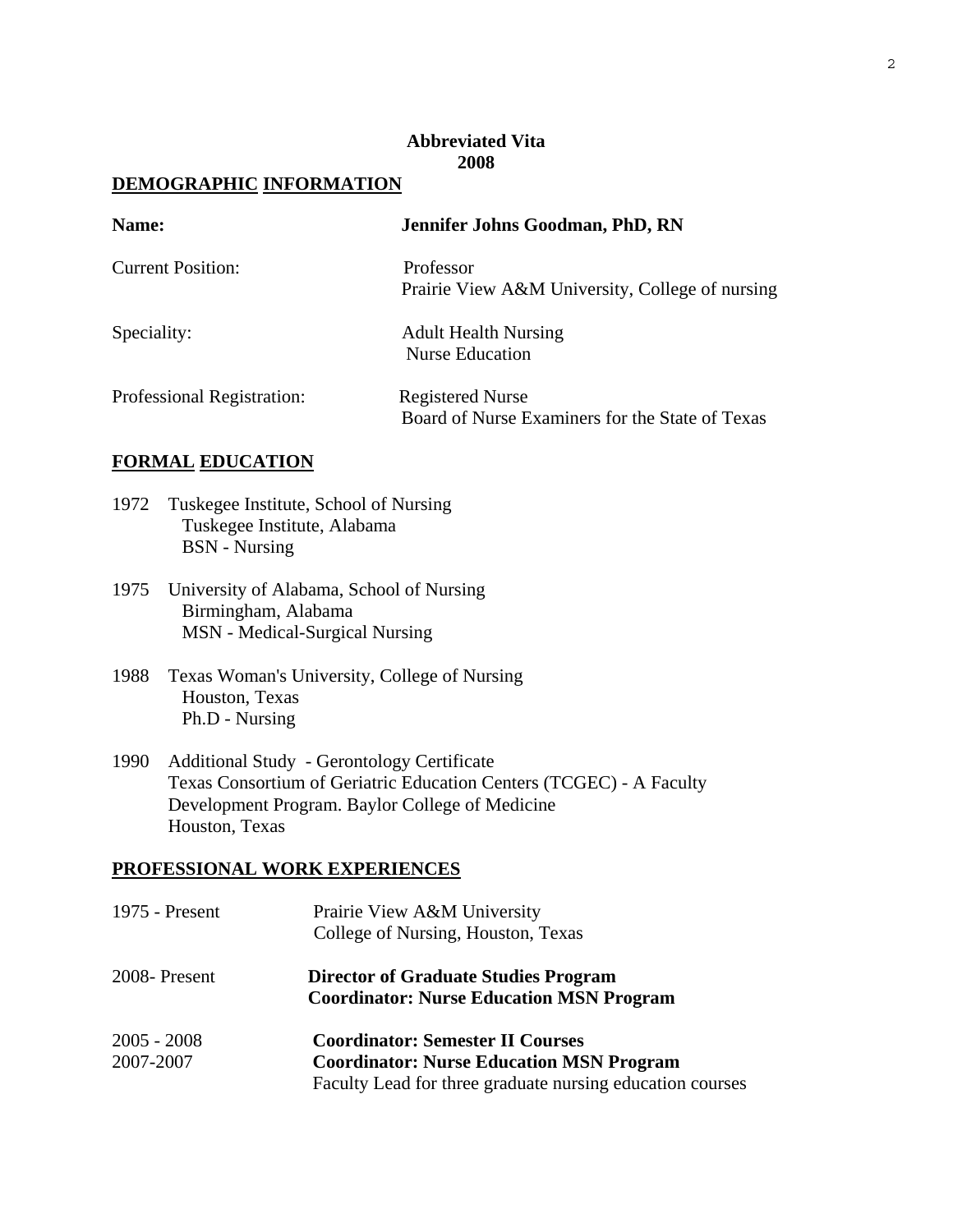## **PROFESSIONAL AND HONORARY ORGANIZATIONS**

| 1975 - Present | Chi Eta Phi Sorority, Inc<br>Zeta Chi Chapter<br>Houston, TX                                                                                                 |
|----------------|--------------------------------------------------------------------------------------------------------------------------------------------------------------|
| 1985 - Present | <b>American Nurses' Association</b><br>Texas Nurses' Association, District 9                                                                                 |
| 1988 - Present | Association of Black Nursing Faculty in Higher Education                                                                                                     |
| 1988 - Present | Sigma Theta Tau, Inc. Eta Delta Chapter- Charter Member<br>Prairie View A&M College of Nursing<br>Chairperson, Awards Committee,<br>Member, Bylaws committee |
| 2005 - Present | National League for nursing                                                                                                                                  |

## **PUBLICATIONS**

Goodman, J. (2008). Care of the Adult with Sickle Cell Anemia. HPS Program for Nursing Curriculum Integration. METI (Revised).

# **ONLINE TRAINING PROGRAMS**

- **Certificate: Completed Online Instructor Certification Program. Office of Distance Learning, PVAMU, February 2008**
- **Developing Multimedia Tools Sponsored by Rutgers University, June 2008**
- **eCourse training , Distance learning Department, PVAMU, August 2008**

# **WORKSHOPS AND CONFERENCES ATTENDED**

### **2009**

**NLN Faculty Research Conference: Building the Science of Nursing Education.** New Orleans, La, January 8-9, 2009

## **NLN Faculty Leadership Conference: Developing Nurse Leaders.** New Orleans, La, January 11-9, 2009

### **2008**

**Creative Teaching for Nursing Educators: 33rd Annual CTNE Conference.** Hosted by College of education at the University of Memphis, Memphis, TN, March 2008 **International Conference on Technology**: Conference sponsored by Rutgers University, Las Vegas, NV, June 2008